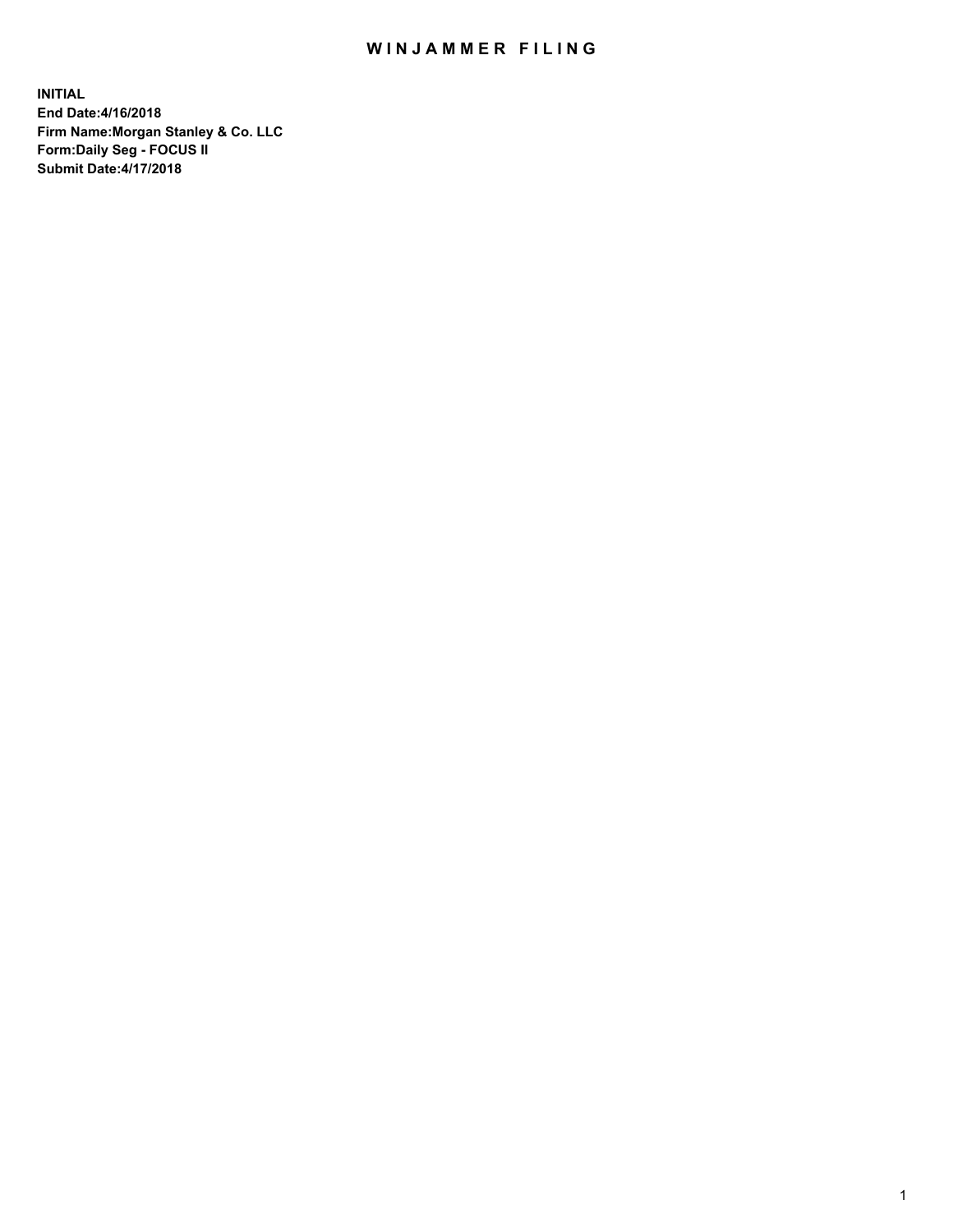### **INITIAL End Date:4/16/2018 Firm Name:Morgan Stanley & Co. LLC Form:Daily Seg - FOCUS II Submit Date:4/17/2018 Daily Segregation - Cover Page**

| Name of Company<br><b>Contact Name</b><br><b>Contact Phone Number</b><br><b>Contact Email Address</b>                                                                                                                                                                                                                          | Morgan Stanley & Co. LLC<br>Ikram Shah<br>212-276-0963<br>lkram.shah@morganstanley.com |
|--------------------------------------------------------------------------------------------------------------------------------------------------------------------------------------------------------------------------------------------------------------------------------------------------------------------------------|----------------------------------------------------------------------------------------|
| FCM's Customer Segregated Funds Residual Interest Target (choose one):<br>a. Minimum dollar amount: ; or<br>b. Minimum percentage of customer segregated funds required:%; or<br>c. Dollar amount range between: and; or<br>d. Percentage range of customer segregated funds required between: % and %.                        | 331,000,000<br>0 <sub>0</sub><br>00                                                    |
| FCM's Customer Secured Amount Funds Residual Interest Target (choose one):<br>a. Minimum dollar amount: ; or<br>b. Minimum percentage of customer secured funds required:%; or<br>c. Dollar amount range between: and; or<br>d. Percentage range of customer secured funds required between:% and%.                            | 140,000,000<br>0 <sub>0</sub><br>0 <sub>0</sub>                                        |
| FCM's Cleared Swaps Customer Collateral Residual Interest Target (choose one):<br>a. Minimum dollar amount: ; or<br>b. Minimum percentage of cleared swaps customer collateral required:% ; or<br>c. Dollar amount range between: and; or<br>d. Percentage range of cleared swaps customer collateral required between:% and%. | 92,000,000<br>0 <sub>0</sub><br>0 <sub>0</sub>                                         |

Attach supporting documents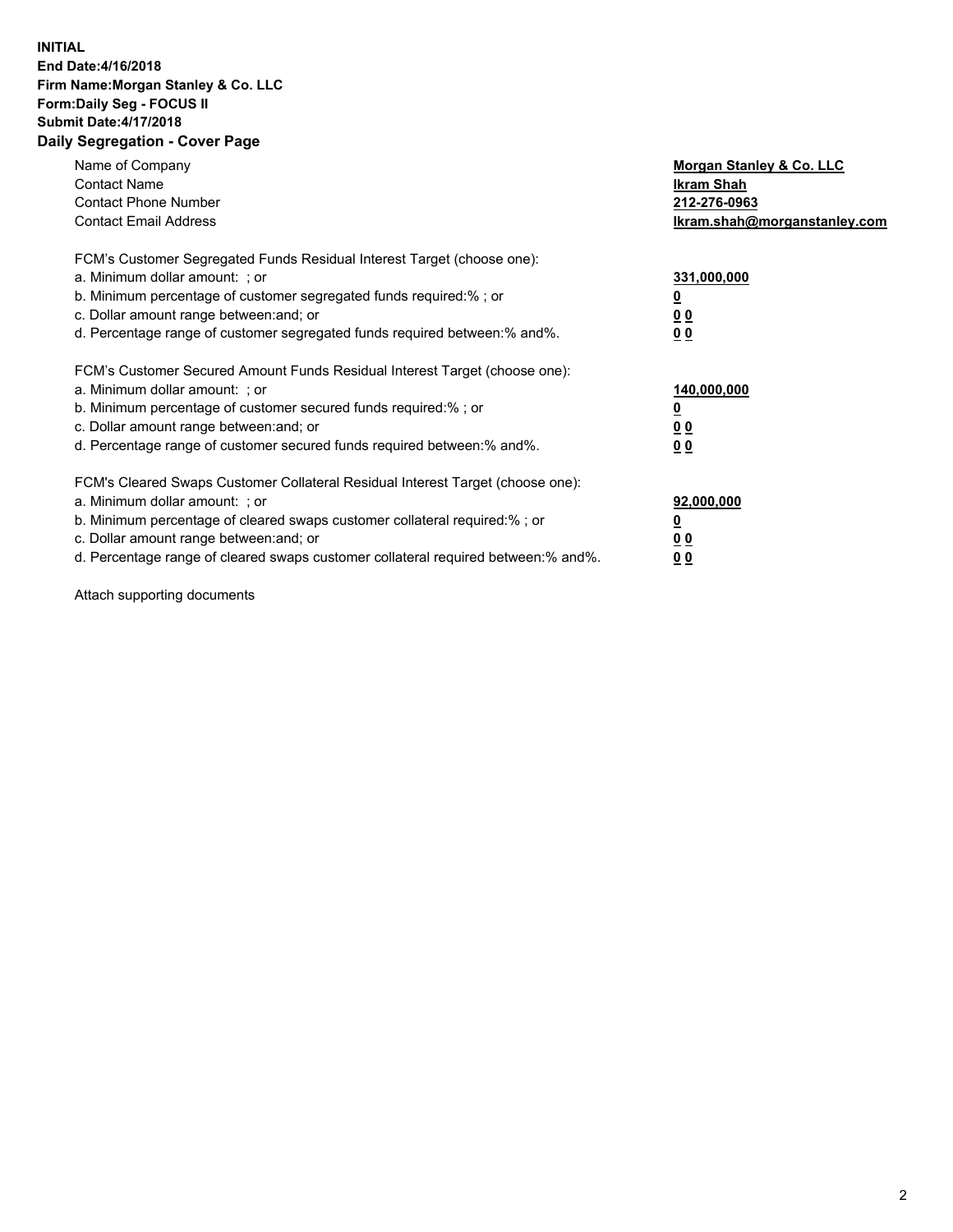# **INITIAL End Date:4/16/2018 Firm Name:Morgan Stanley & Co. LLC Form:Daily Seg - FOCUS II Submit Date:4/17/2018**

## **Daily Segregation - Secured Amounts**

|    | Foreign Futures and Foreign Options Secured Amounts                                                        |                                        |
|----|------------------------------------------------------------------------------------------------------------|----------------------------------------|
|    | Amount required to be set aside pursuant to law, rule or regulation of a foreign                           | $0$ [7305]                             |
|    | government or a rule of a self-regulatory organization authorized thereunder                               |                                        |
| 1. | Net ledger balance - Foreign Futures and Foreign Option Trading - All Customers                            |                                        |
|    | A. Cash                                                                                                    | 3,299,525,589 [7315]                   |
|    | B. Securities (at market)                                                                                  | 2,092,733,504 [7317]                   |
| 2. | Net unrealized profit (loss) in open futures contracts traded on a foreign board of trade                  | 295,435,124 [7325]                     |
| 3. | Exchange traded options                                                                                    |                                        |
|    | a. Market value of open option contracts purchased on a foreign board of trade                             | 31,363,552 [7335]                      |
|    | b. Market value of open contracts granted (sold) on a foreign board of trade                               | -28,998,479 [7337]                     |
| 4. | Net equity (deficit) (add lines 1.2. and 3.)                                                               | 5,690,059,290 [7345]                   |
| 5. | Account liquidating to a deficit and account with a debit balances - gross amount                          | 29,186,653 [7351]                      |
|    | Less: amount offset by customer owned securities                                                           | -28,762,758 [7352] 423,895 [7354       |
| 6. | Amount required to be set aside as the secured amount - Net Liquidating Equity                             | 5,690,483,185 [7355]                   |
|    | Method (add lines 4 and 5)                                                                                 |                                        |
| 7. | Greater of amount required to be set aside pursuant to foreign jurisdiction (above) or line                | 5,690,483,185 [7360]                   |
|    | 6.                                                                                                         |                                        |
|    | FUNDS DEPOSITED IN SEPARATE REGULATION 30.7 ACCOUNTS                                                       |                                        |
| 1. | Cash in banks                                                                                              |                                        |
|    | A. Banks located in the United States                                                                      | 326,964,349 [7500]                     |
|    | B. Other banks qualified under Regulation 30.7                                                             | <u>871,824,866</u> [7520] 1,198,789,21 |
|    |                                                                                                            | [7530]                                 |
| 2. | Securities                                                                                                 |                                        |
|    | A. In safekeeping with banks located in the United States                                                  | 235,677,056 [7540]                     |
|    | B. In safekeeping with other banks qualified under Regulation 30.7                                         | 0 [7560] 235,677,056 [7570]            |
| 3. | Equities with registered futures commission merchants                                                      |                                        |
|    | A. Cash                                                                                                    | 5,399,440 [7580]                       |
|    | <b>B.</b> Securities                                                                                       | $0$ [7590]                             |
|    | C. Unrealized gain (loss) on open futures contracts                                                        | 258,892 [7600]                         |
|    | D. Value of long option contracts                                                                          | $0$ [7610]                             |
|    | E. Value of short option contracts                                                                         | 0 [7615] 5,658,332 [7620]              |
| 4. | Amounts held by clearing organizations of foreign boards of trade                                          |                                        |
|    | A. Cash                                                                                                    | $0$ [7640]                             |
|    | <b>B.</b> Securities                                                                                       | $0$ [7650]                             |
|    | C. Amount due to (from) clearing organization - daily variation                                            | $0$ [7660]                             |
|    | D. Value of long option contracts                                                                          | $0$ [7670]                             |
|    | E. Value of short option contracts                                                                         | 0 [7675] 0 [7680]                      |
| 5. | Amounts held by members of foreign boards of trade                                                         |                                        |
|    | A. Cash                                                                                                    | 2,286,491,457 [7700]                   |
|    | <b>B.</b> Securities                                                                                       | 1,857,056,449 [7710]                   |
|    | C. Unrealized gain (loss) on open futures contracts                                                        | 295,176,232 [7720]                     |
|    | D. Value of long option contracts                                                                          | 31,363,552 [7730]                      |
|    | E. Value of short option contracts                                                                         | -28,998,479 [7735] 4,441,089,211       |
|    |                                                                                                            | [7740]                                 |
| 6. | Amounts with other depositories designated by a foreign board of trade                                     | $0$ [7760]                             |
| 7. | Segregated funds on hand                                                                                   | $0$ [7765]                             |
| 8. | Total funds in separate section 30.7 accounts                                                              | 5,881,213,814 [7770]                   |
| 9. | Excess (deficiency) Set Aside for Secured Amount (subtract line 7 Secured Statement<br>Page 1 from Line 8) | 190,730,629 [7380]                     |

- 10. Management Target Amount for Excess funds in separate section 30.7 accounts **140,000,000** [7780]
- 11. Excess (deficiency) funds in separate 30.7 accounts over (under) Management Target **50,730,629** [7785]

### **5,690,483,185** [7360]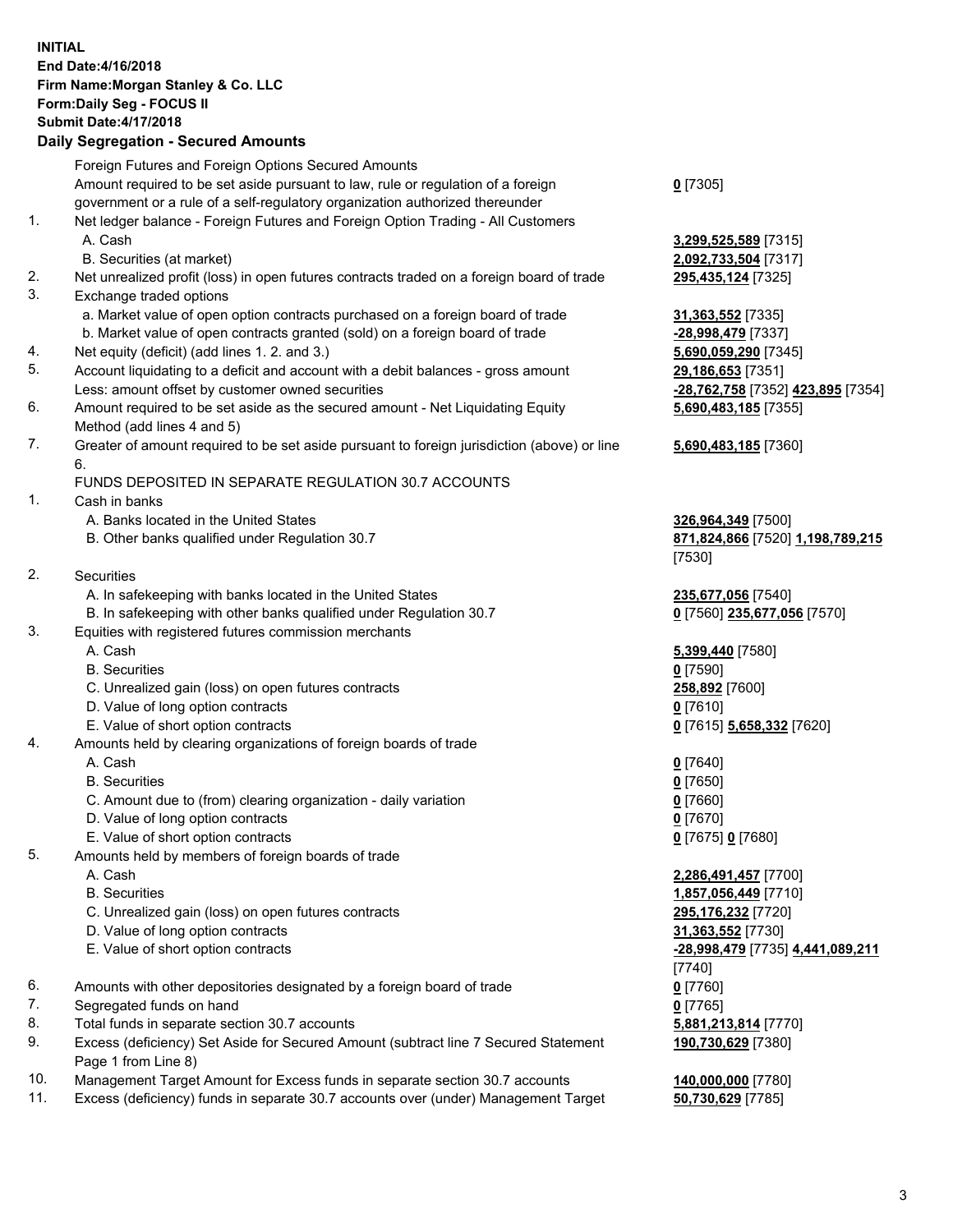**INITIAL End Date:4/16/2018 Firm Name:Morgan Stanley & Co. LLC Form:Daily Seg - FOCUS II Submit Date:4/17/2018 Daily Segregation - Segregation Statement** SEGREGATION REQUIREMENTS(Section 4d(2) of the CEAct) 1. Net ledger balance A. Cash **10,190,015,782** [7010] B. Securities (at market) **5,150,966,015** [7020] 2. Net unrealized profit (loss) in open futures contracts traded on a contract market **214,997,894** [7030] 3. Exchange traded options A. Add market value of open option contracts purchased on a contract market **406,111,014** [7032] B. Deduct market value of open option contracts granted (sold) on a contract market **-647,117,501** [7033] 4. Net equity (deficit) (add lines 1, 2 and 3) **15,314,973,204** [7040] 5. Accounts liquidating to a deficit and accounts with debit balances - gross amount **292,746,645** [7045] Less: amount offset by customer securities **-269,800,456** [7047] **22,946,189** [7050] 6. Amount required to be segregated (add lines 4 and 5) **15,337,919,393** [7060] FUNDS IN SEGREGATED ACCOUNTS 7. Deposited in segregated funds bank accounts A. Cash **4,171,297,935** [7070] B. Securities representing investments of customers' funds (at market) **0** [7080] C. Securities held for particular customers or option customers in lieu of cash (at market) **1,128,862,931** [7090] 8. Margins on deposit with derivatives clearing organizations of contract markets A. Cash **6,646,661,546** [7100] B. Securities representing investments of customers' funds (at market) **0** [7110] C. Securities held for particular customers or option customers in lieu of cash (at market) **4,022,103,084** [7120] 9. Net settlement from (to) derivatives clearing organizations of contract markets **-11,342,551** [7130] 10. Exchange traded options A. Value of open long option contracts **406,111,014** [7132] B. Value of open short option contracts **-647,117,501** [7133] 11. Net equities with other FCMs A. Net liquidating equity **3,767,258** [7140] B. Securities representing investments of customers' funds (at market) **0** [7160] C. Securities held for particular customers or option customers in lieu of cash (at market) **0** [7170] 12. Segregated funds on hand **0** [7150] 13. Total amount in segregation (add lines 7 through 12) **15,720,343,716** [7180] 14. Excess (deficiency) funds in segregation (subtract line 6 from line 13) **382,424,323** [7190] 15. Management Target Amount for Excess funds in segregation **331,000,000** [7194]

16. Excess (deficiency) funds in segregation over (under) Management Target Amount Excess

**51,424,323** [7198]